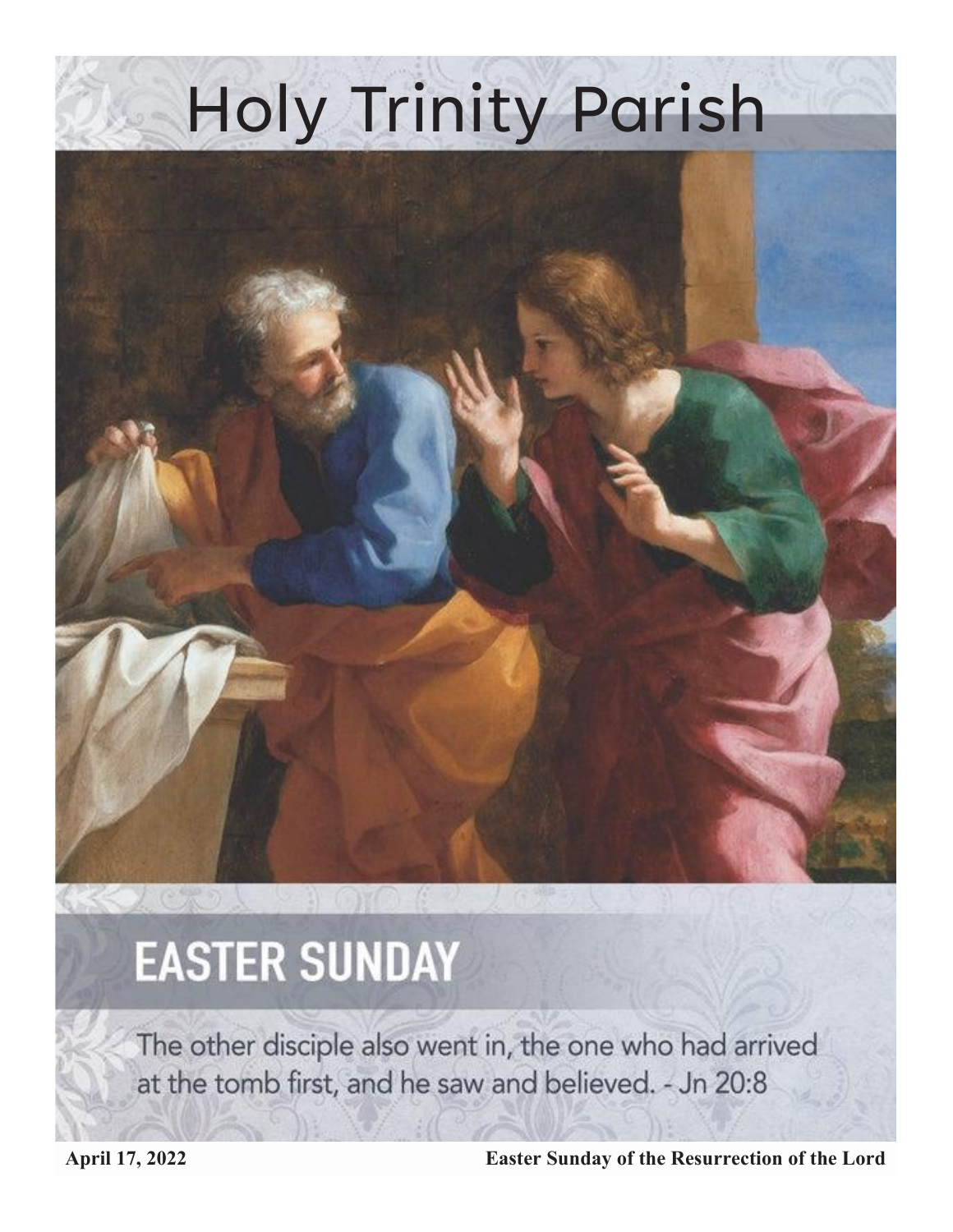## **HOLY TRINITY PARISH APRIL 17, 2022 LIGONIER, PA**



### **Mary, Mom, & Me Tea**

Join us in honoring our Blessed Mother and all mothers in the Atrium on Saturday, May14th at 1 PM. A light lunch, desserts, and refreshments will be served. All are invited for a Rosary recitation, basket raffle, games, prizes, & crafts.

### **Basket Donations Requested**

Donations of gift baskets are appreciated and now being accepted for our Spring raffle. You may drop off your donation at the parish office or in the Bride's room by May 12th. Tickets will be sold at the May 14-15th Masses and at the "Mary, Mom, and Me Tea."

### **DON'T GET SCAMMED!**

**SCAM** DON'T GET SCAMMED!<br>Scammers are out there and in some cases are **ALERT** now posing as priests and other clergy. You might receive an email or text that appears to be from your Pastor or another priest that you may know requesting funds. **You should be suspicious of any request for funds of any type via and email message, text and phone call too, Know that priests will NEVER ask for financial transactions via email, text or phone call.** Know that any email from a priest should be from either a diocesan email or the email listed in the parish's bulletin. If you can't find the email on the parish or diocesan website, it is probably a scam. Please carefully check the email address and verify any request with a call to the person who supposedly sent it.



## **Paul's Letter to the Romans A Bible Study**

Come join us on Saturday nights after 5:30 PM Mass to examine this masterpiece of Pauline literature that has had a profound influence on Christian thought and behavior. We will begin our 8 session study at the end of April and finish in mid November. Each session will consist of a 30 minute video followed by a  $30 - 45$  minute question, answer and discussion period. A 3-4 page handout will be distributed prior to each session. The extended time line will give everyone ample time between sessions to pre-read the Letter to the Romans, consult commentaries and peruse other written material. The tentative schedule is as follows:

#### **April 30, June 4, June 25, July 30, August 27, September 24, October 29, and November 12.**

The study will be led by Dr. Ralph Capone and his wife Andrea. Please come and join us for an informative evening of exploring your faith and sharing your insights with fellow parishioners as part of our ongoing bible study program.

### **THE FORMED PROGRAM**

Holy Trinity Parish subscribes to **FORMED**, an online platform providing access to Catholic programs, talks, audio dramas, movies and ebooks for children, teens and adults! All of our parishioners have free access to this program by registering at **www.htligonier.formed.org**. Flyers with instructions are available in the narthex. If you have any questions or need assistance in registering with the **FORMED** program, please call the office.

#### **Matters of Sexual Misconduct Information**

If you have any suspicion about the sexual abuse (or any other type of abuse) of a minor child by anyone — please contact PA ChildLine immediately at 1-800-932-0313. If the alleged abuser is functioning in a parish, school or diocesan position as clergy, religious, paid staff or volunteer you are also requested to contact the Bishop's Delegate for Matters of Sexual Misconduct after you have called the ChildLine number and made the report. The Bishop's Delegate may be reached at 724-837-0901, ext. 1221.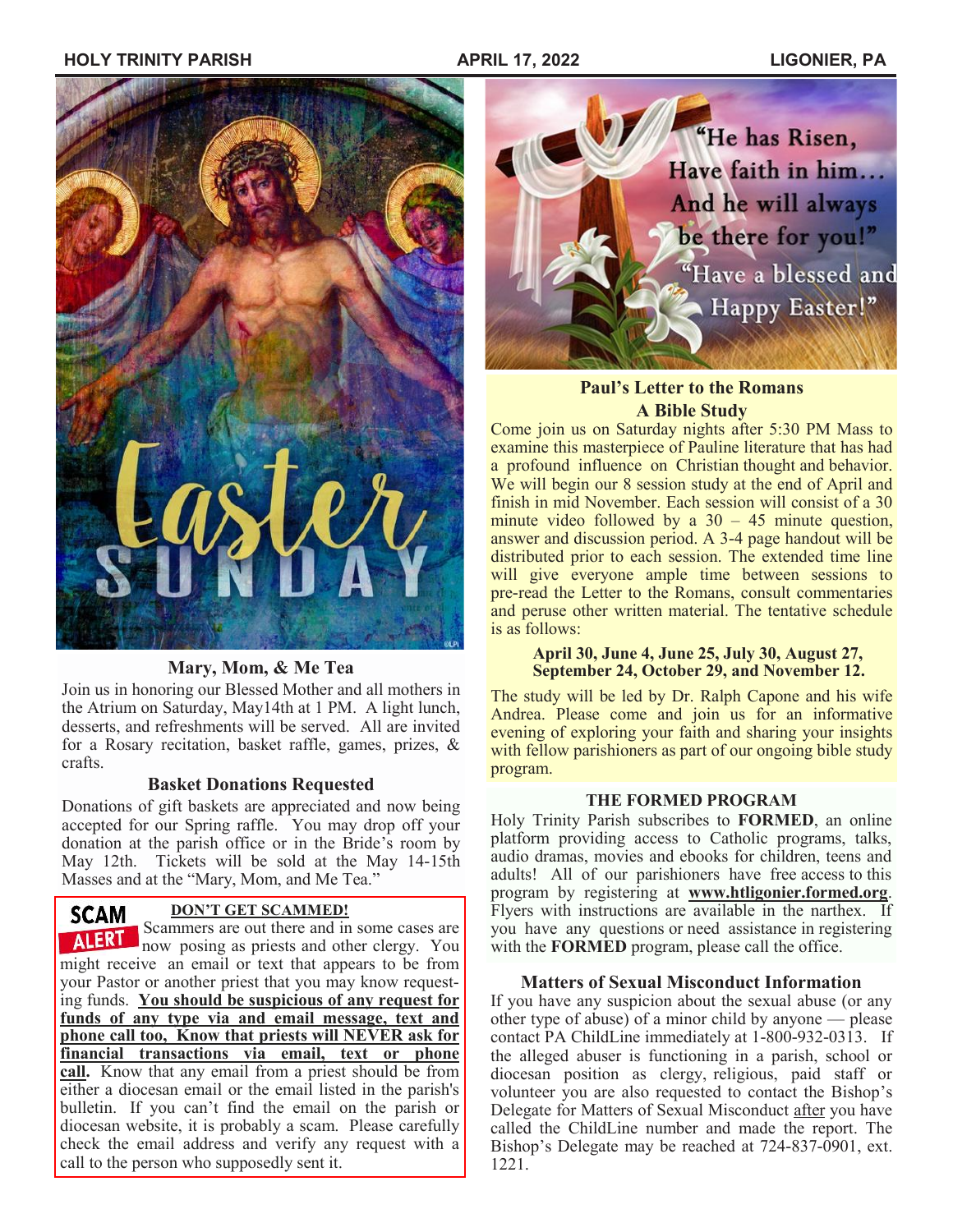**FROM THE DESK OF FATHER ANTHONY………………..** 





 **BLESSED AND GLORIOUS EASTER! Our long Lent has come to its end and we once again sing ALLELUIA and proclaim the Good News of our Lord's Victory over sin and death. And yet if we are honest, we probably can acknowledge that we welcome Easter with mixed emotions. We know that Jesus is risen from the dead and we know that our Baptism gives us a share in our Lord's risen life. We also know that we have burdens and our life's journey is not yet complete. We** 

**still struggle with temptation and sin. Furthermore, we feel a sadness on our hearts because of the absence of loved ones who have died. This side of heaven our tears are both of sadness and joy. We experience the joys and glories of our life in Christ, yet we also know the sorrows of life. Despite this mingling of joy and sorrow, happiness and pain, we can still announce to the world that CHRIST IS RISEN! In the face of disappointment and death, we still remain confident in the power of the Cross and our Lord's victory over the grave. The Lord will give us ultimate victory over sin and we will see our loved ones again. As we pray today at Mass that the Father has "unlocked for us the path to eternity," let's resolve to follow this path every day – we will "rise up in the light of life." "We adore You, O Christ, and we praise You, because by Your Holy Cross You have redeemed the world!"**



 **As we celebrate Easter today, we know that this is just the beginning! The 2022 Easter Season continues for 50 Days – we have 50 days to rejoice in the Good News of Jesus's Victory over sin and death. The first 8 days of the Season are considered to be the Octave of Easter. The Octave of Easter concludes on the Second Sunday of E a s t e r , April 24, which is also known as the Sunday of Divine Mercy. From April 25 through May 25, we have the second part of the Easter Season. This second part concludes on the Fortieth Day of the Easter Season, May 26, when we celebrate the Ascension of the Lord, a Holy Day of Obligation. After the Ascension, the Church prays with great intensity, asking our Lord to send His Holy Spirit upon us once again on the Solemnity of Pentecost, the last and Fiftieth Day of the Easter Season,** 

**celebrated on June 5. This truly is the most significant time of year for us as Catholics. After the rigors of Lent, open your heart to the glory of Easter. I sincerely hope and pray that you will enjoy this great gift of a season.**

**One other important celebration occurs for us here at Holy Trinity during the Easter Season, also. On Sunday, May 8, we will celebrate the Seventeenth Anniversary of the Dedication of the Church. We will have more details forthcoming.**

**Please take a look at FORMED on the internet! Just a reminder that our parish has a subscription to this great resource. If you are looking for some inspirational material during the Season of Lent, take a look at the video Triduum: A Spiritual Pilgrimage. Check out Easter in Art and Into His Likeness: Be Transformed as a Disciple of Christ. You might also be interested in A Bible Study on the Sorrowful Mysteries of the Rosary. Also, for the children among us, FORMED will have a daily video with Brother Francis that will explain different aspects of Lent. I highly recommend FORMED to all parishioners and I also remind you – it is available at no cost to parishioners. Please take advantage of this.**

**Thanks for helping us to go over the diocesan goal for this year's Diocesan Lenten Appeal! As of Monday, April 11, we have received a total of 130 gifts – we are at \$66,798 – we have surpassed the goal by \$15,601. This is very good news, as this amount will be returned to our parish to assist us with parish needs. If you have not yet contributed to the DLA, I encourage you to do so, if you are able, as the gift will be returned in total to the parish. Please continue to pray for the success of the DLA. I appreciate the sacrifices parishioners make for the Diocese and Holy Trinity.** 

**God bless you. GOD THE FATHER OF MERCIES, HAVE MERCY ON US! GOD THE SON, JESUS CHRIST, CRUCIFIED AND RISEN, HAVE MERCY ON US! GOD THE HOLY SPIRIT, DESCENDING UPON US IN GLORY, HAVE MERCY ON US!**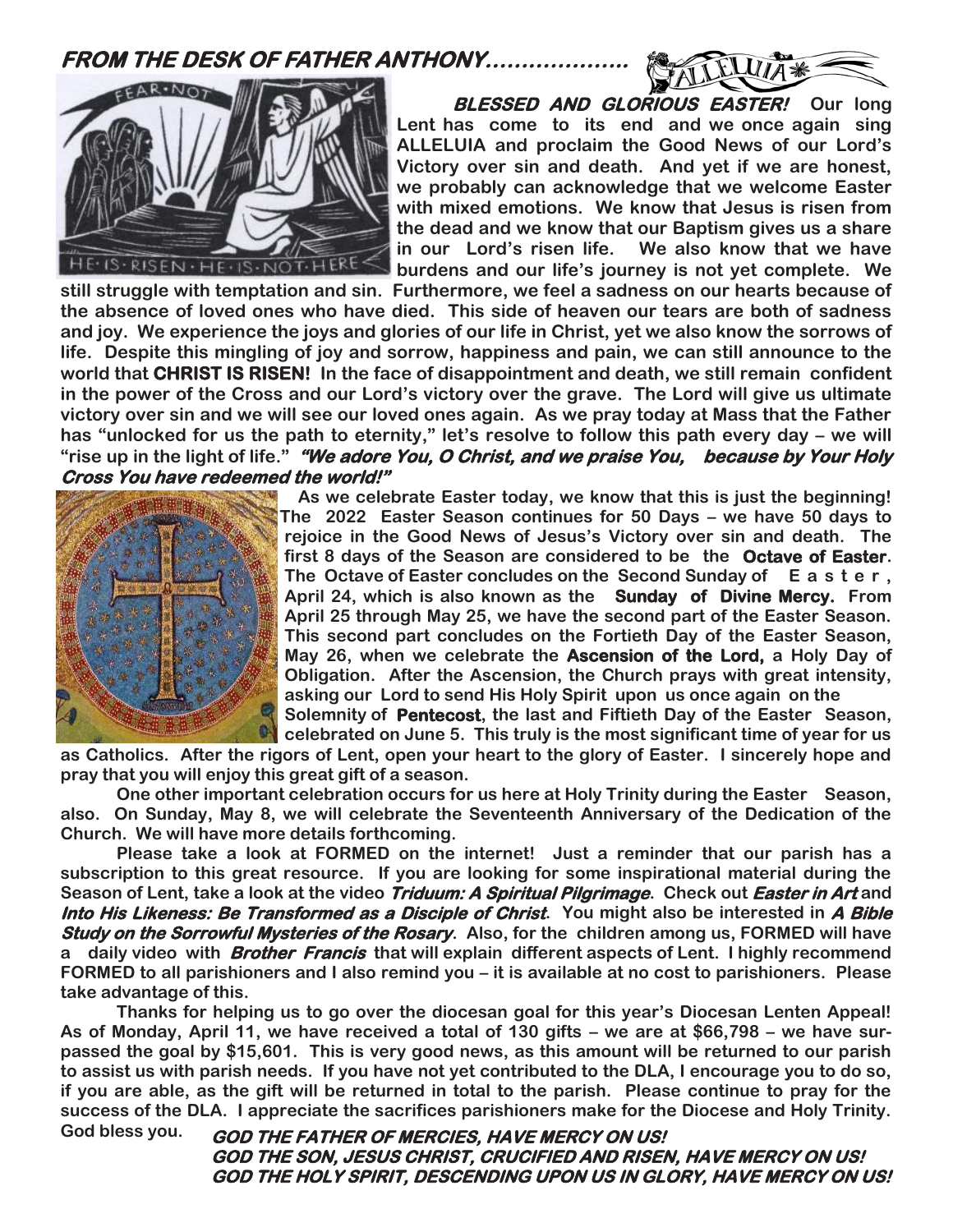## Parish Activities Calendar for April & May, 2022

A=Atrium C=Church CA=Children's Atrium CR= Class Room PH= Parish Hall L=Loft PL=Parish Library SL= Old School Library PMR=Parish Meeting Room All Times Are PM Unless Otherwise Indicated.

| <b>Sun</b>                                                | <b>Mon</b>                                                                                                                                                                 | <b>Tue</b>                                                                                                | <b>Wed</b>                                     | <b>Thu</b>                                | Fri                                       | <b>Sat</b>                                                                                                                                                                 |
|-----------------------------------------------------------|----------------------------------------------------------------------------------------------------------------------------------------------------------------------------|-----------------------------------------------------------------------------------------------------------|------------------------------------------------|-------------------------------------------|-------------------------------------------|----------------------------------------------------------------------------------------------------------------------------------------------------------------------------|
| 17<br>-Iave a<br><i>blessed</i>                           | 18<br><b>Morning Mass</b><br><u>at 9:00 AM</u><br>Parish Office<br>Closed                                                                                                  | 19<br><b>Morning Mass</b><br>at $8:00 AM$<br>Holy Hour<br>$3:00 - 4:00 - C$                               | 20<br><b>Morning Mass</b><br>at $8:00 AM$      | 21<br><b>Morning Mass</b><br>at $8:00 AM$ | 22<br><b>Morning Mass</b><br>at $8:00 AM$ | 23<br>Catechesis of<br>the Good<br>Shepherd<br>Children's<br><b>Sessions</b><br>$9:00 - 11:00 AM$<br>$-CA$<br><b>Bible Study</b><br>$6:30 - 7:30 - A$                      |
| 24<br>2nd Collection<br>for the Catholic<br>Accent        | 25<br><b>Morning Mass</b><br>at 8:00 AM<br><b>Faith Formation</b><br>$6:00 - 7:30 - CR$                                                                                    | 26<br><b>Morning Mass</b><br>at 8:00 AM                                                                   | 27<br><b>Morning Mass</b><br>at $8:00$ AM      | 28<br><b>Morning Mass</b><br>at 8:00 AM   | 29<br><b>Morning Mass</b><br>at 8:00 AM   | 30<br>Catechesis of<br>the Good<br>Shepherd<br>Children's<br><b>Sessions</b><br>$9:00 - 11:00 AM$<br>$-CA$                                                                 |
|                                                           | 2<br><b>Morning Mass</b><br>at 8:00 AM<br><b>Faith Formation</b><br>$6:00 - 7:30 - CR$<br><b>A</b> Form                                                                    | Holy Hour<br>$3:00 - 4:00 - C$<br>$\overline{3}$<br><b>Morning Mass</b><br>at 8:00 AM<br><b>Adoration</b> | $\overline{A}$<br>Morning Mass<br>at $8:00 AM$ | 5<br><b>Morning Mass</b><br>at $8:00 AM$  | 6<br><b>Morning Mass</b><br>at 8:00 AM    | <b>Bible Study</b><br>$6:30 - 7:30 - A$<br>7<br>Catechesis of<br>the Good<br>Shepherd<br>Children's<br><b>Sessions</b><br>$9:00 - 11:00 AM$<br>$-CA$<br><b>Bible Study</b> |
| $\delta$<br>2nd Collection<br>for the Food<br><b>Bank</b> | <b>9</b> Morning Mass<br>at 8:00 AM<br>Vlav<br><i>Crowning</i><br><b>Faith Formation</b><br>$6:30-$<br>Preparation for<br>May crowning<br>$7:00-$<br>May Crowning<br>Event | $8:30 AM - 4:00$<br>10<br><b>Morning Mass</b><br>at 8:00 AM<br>Holy Hour<br>$3:00 - 4:00 - C$             | II<br><b>Morning Mass</b><br>at 8:00 AM        | 12<br><b>Morning Mass</b><br>at 8:00 AM   | 13<br>Morning Mass<br>at 8:00 AM          | $6:30 - 7:30 - A$<br>14<br>Catechesis of<br>the Good<br>Shepherd<br>Children's<br><b>Sessions</b><br>$9:00 - 11:00 AM$<br>$-CA$<br><b>Bible Study</b><br>$6:30 - 7:30 - A$ |